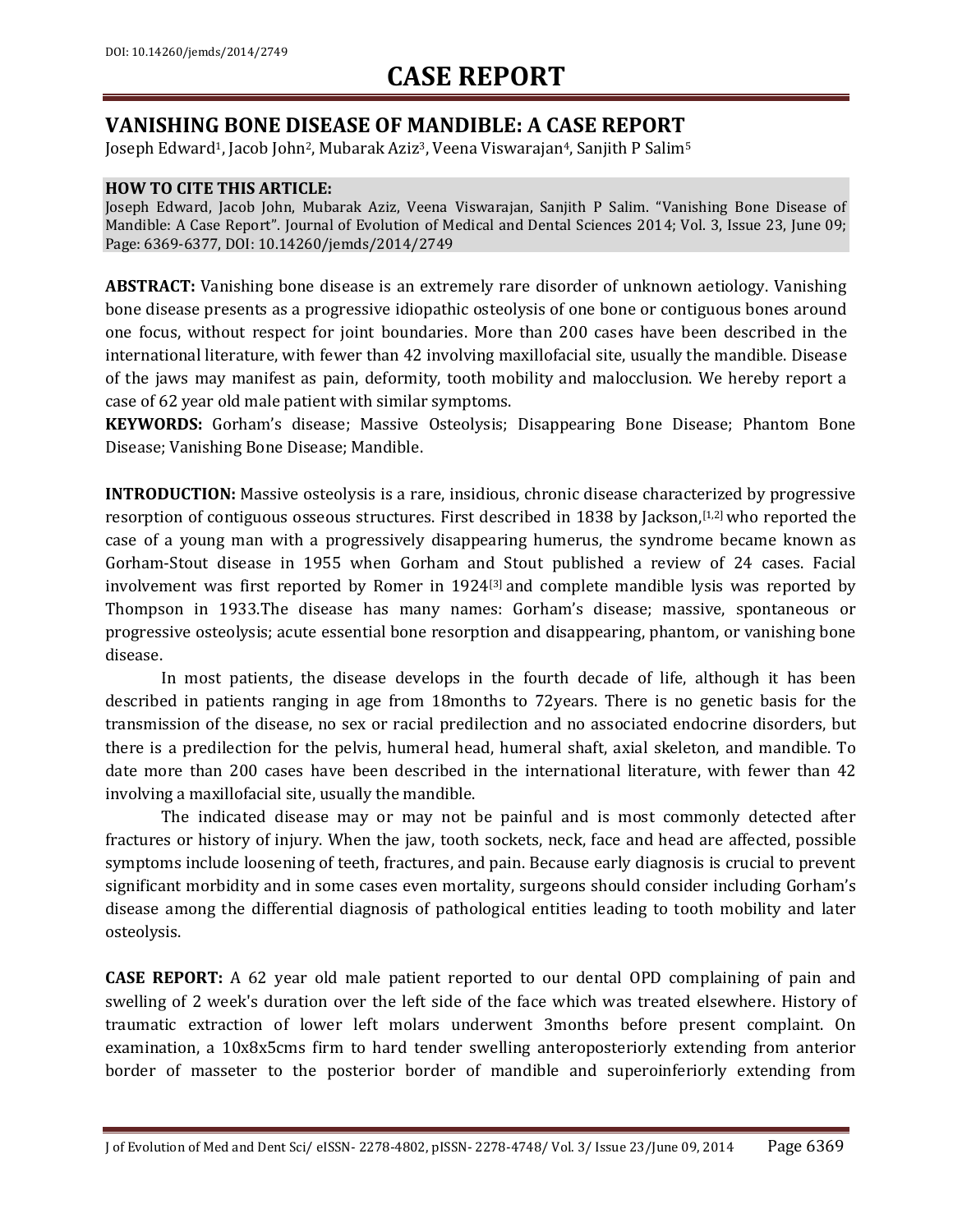zygomatic arch to lower border of mandible with no inflammatory changes and mild lymphadenopathy (Fig. 1).

On intra oral examination, bilateral leukoplakia like patches on buccal mucosa and retro molar areas were identified. Limited mouth opening of 21mm was present. Multiple missing teeth following extraction of,<sup>4,5,6,7,8,9</sup> was identified. Repeated incisional biopsy for leukoplakia patches from different centers gave report of hyperplastic epithelium.

OPG then took, revealed an extensive ill -defined radiolucency of body of mandible extending from 37 regions involving angle and extending up the ascending ramus of mandible (Fig. 2). On haematological test, only erythrocyte sedimentation rate was raised (45 mm/ hour). To rule out an Intraosseus lesion, bone biopsy was performed which claimed to be as Giant cell lesion.

CT scan took, showed an ill- defined radiolucent lesion extending from the body of mandible to ascending ramus of mandible (Fig. 3). Differential diagnosis included infectious diseases like osteomyelitis, central giant cell granuloma; inflammatory conditions like Rheumatoid arthritis, secondaries of jaws, osteogenic sarcoma; Histocytosis, Stills disease, endocrine disorders like hyperparathyroidism that needed to be excluded.

There was no anemia or leucocytosis, but Liver function test, serum urea and creatinine were within normal limits. Serum alkaline phosphatase and parathyroid hormone levels were within normal limits. Mycological and bacteriological evaluation was negative. Chest radiograph was normal. As the bone biopsy findings were inconclusive, surgical exploration biopsy via submandibular approach was planned and done (Fig. 4). Intraoperatively, extensive osteolysis of mandible from premolar region to mid ramal region was noted (Fig. 5, 6).

A cloudy dark viscous fluid drained out from the site was sent for culture and found to be sterile. Thorough wound debridement and curettage was done. Histopathological examination of the lesion showed fibrous connective tissue with many thin walled vascular spaces and minimal chronic inflammatory infiltrate with no features of cellular atypia and was suggestive of an angiomatous lesion (Fig. 7).

Patient was lost to follow up for 3months again, following which he reported back with the recurrence of swelling in left angle of mandible with trismus and pain and an OPG was taken. On the comparison with earlier radiological investigations osteolysis had extended further to involve condyle (Fig. 8). Hematological picture was normal again. Systemic evaluation was done to rule out other pathological causes of osteolysis.

The positive biopsy result combined with osteolytic radiographic pattern; clinical signs; lack of involvement of other organs and the absence of etiological factors (neoplastic; immunological; metabolic; hereditary or infectious) helped confirm the diagnosis of Gorham Stout disease. Patient was managed with surgical resection of the lesion with a clear margin from body of mandible to condyle and disarticulation of the left side of mandible with Submandibular and Hinds approach. Surgical resection was followed by local drug delivery with Metronidazole for 5days (Fig. 9, 10, 11) and administration of parenteral IV antibiotics and analgesics was given. Histopathological examination of the resected mandible revealed an angiomatous lesion similar to that of previous biopsy report with no cellular atypia (Fig. 12).

Postoperatively, patient was asymptomatic. On follow up, mouth opening of the patient was improved to 31mms (Fig. 13). Post-operative OPG taken after 3months showed no evidence of further osteolysis (Fig. 14). Now the patient is under regular follow up every 6 months.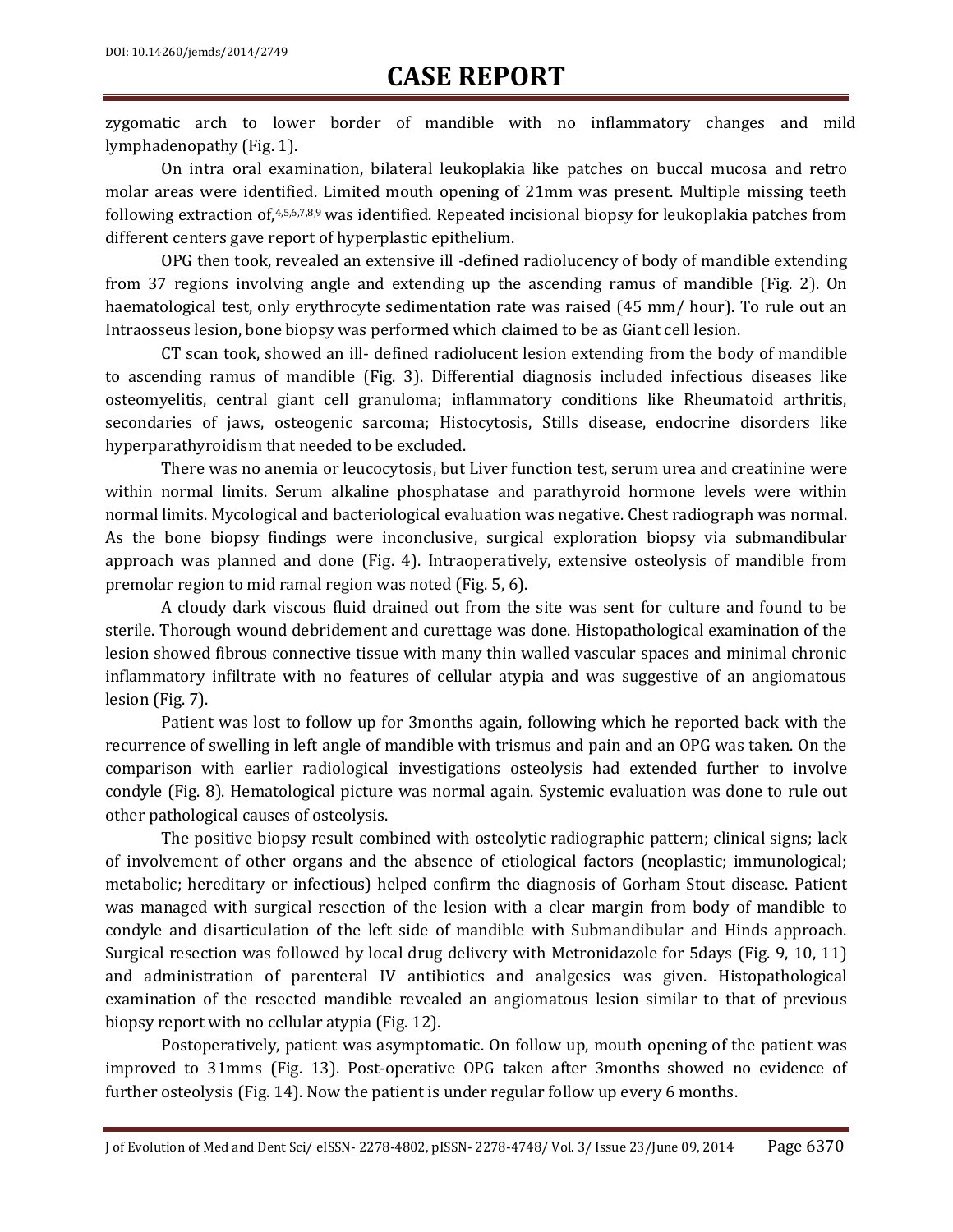**DISCUSSION:** The term used by Gorham and Stout1 was "haemangiomatosis, " implying a proliferative process. According to Gorham and Stout, the most characteristic histologic abnormality in massive osteolysis is the change of bone into connective tissue. This connective tissue contains many thinwalled vessels, sometimes with red blood cells. In other areas, freely anastomosing vascular spaces lined by endothelial cells can be seen.

The fatty marrow also contains some dilated blood vessels. Johnson and McClure in 1958 reported on the relative frequency of massive osteolysis in different bones. The sequence is as follows: clavicle, scapula, proximal end of humerus, ribs, iliac bone, ischium and sacrum. The disease has not been observed in the calvaria or in the distal bones of the extremities.

Based on the radiological, morphological and clinical findings in previous reports, we diagnosed this case as an idiopathic osteolysis, distinguishable from the many local and systemic conditions which are associated with bone resorption (secondary osteolysis). These include disuse atrophy, acute inflammatory atrophy associated with trauma (Sudeck's atrophy or algodystrophy), primary and metastatic tumours, hyperparathyroidism, gout, congenital pseudarthrosis, granulomatous diseases, rheumatoid arthritis, diabetes mellitus, psoriatic arthritis, osteomyelitis, systemic mastocytosis, aseptic necrosis, neurogenic arthropathy, prolonged steroid therapy, bony aneurysm, and cystic angiomatous of bone. Idiopathic osteolysis comprises a heterogeneous group of rare diseases, characterized by the spontaneous onset of mostly peripheral osteolysis, without obvious reason.

It has to be differentiated from familial and sporadic cases and [uneccentric](http://ed.grammarly.com/editor/content?page.paperReportKey=) osteolysis. Hardegger, Simpson and Segmuller<sup>[10]</sup> proposed a classification with five types of the idiopathic osteolysis, based on the reports of Torg et al.<sup>[11]</sup> and Macpherson, Walker and Kowall.<sup>[12]</sup> Multicentric osteolysis can be divided into a hereditary form with either dominant or recessive transmission and a non-hereditary variety with nephropathy.

It usually presents in childhood or adolescence. The Gorham-Stout syndrome and the Winchester syndrome belong to the monocentric types of osteolysis. The patient whom we presented had monocentric osteolytic changes as adult; there was no family history of bone disease or of renal involvement. According to the classification proposed by Hardegger et al they belong to a group defined as the Gorham-Stout syndrome.

The exact pathogenic mechanism of Gorham- Stout syndrome is still unknown. There is controversy even over the presence or absence of osteoclasts in the condition. Several authors believe that angiomatosis is responsible. Knoch<sup>[13]</sup> suggested that a previous silent hematoma becomes active after a minor trauma and leads to resorption of bone. Neurovascular changes, like those seen in Sudeck's atrophy, have been described. Thompson and Schurman[14] suggested that the disease is a primary aberration of vascular tissue in bone, related to hyperaemic granulation tissue. Young et al<sup>[15]</sup> believed that osteolysis is attributable to a basic underlying endothelial dysplasia of lymphatics, blood vessels or both. Heyden et al suggested that angiomatosis might induce local hypoxia and acidosis and that this might favor the activity of local hydrolytic enzymes.

The osteolytic process is often painless allowing patients to continue with daily activities while bone destruction progresses, making the patient more susceptible to pathological fractures.

Heffez et al<sup>[16]</sup> produced a set of diagnostic criteria to aid diagnosis:

- 1. A positive biopsy.
- 2. Absence of cellular atypia.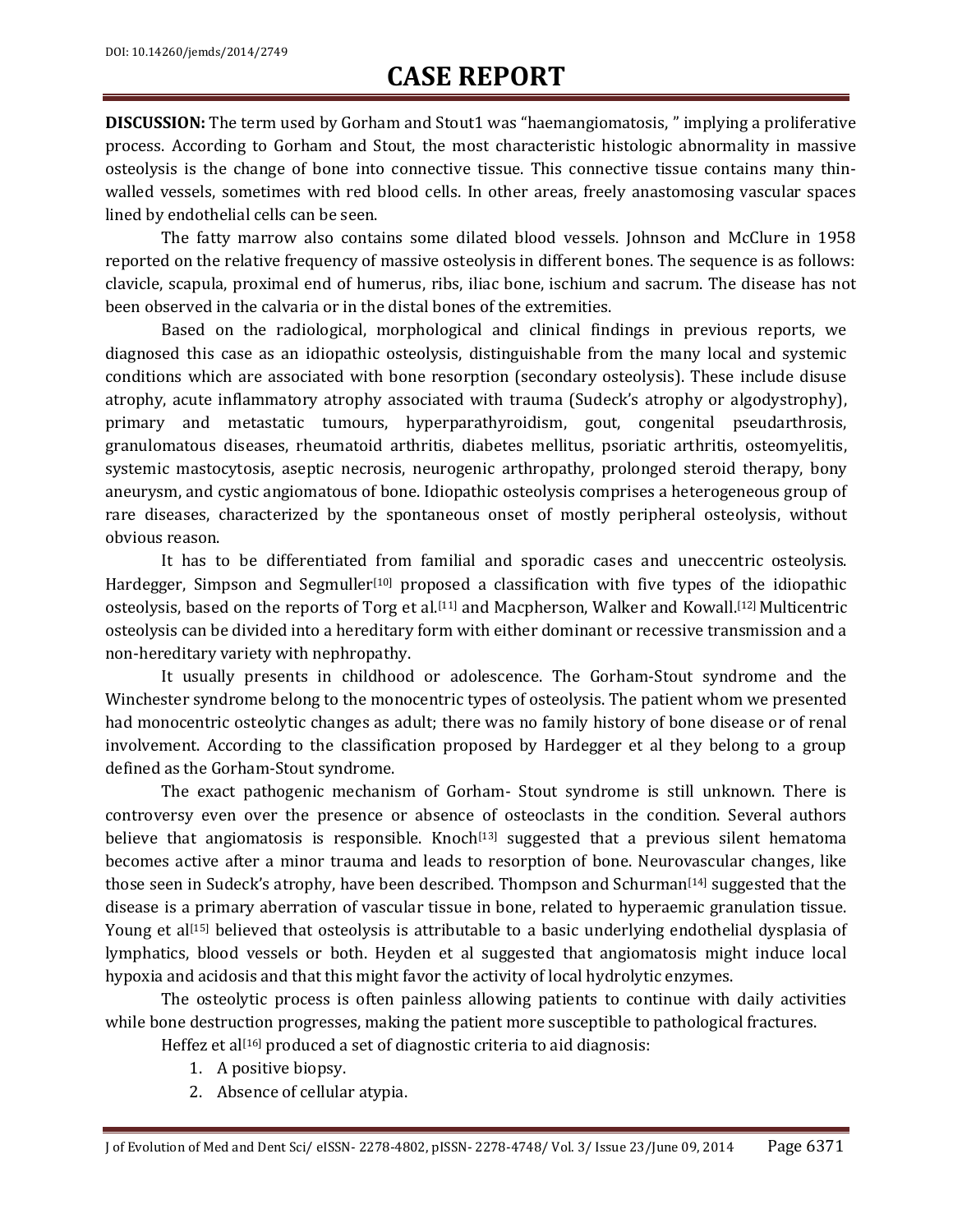- 3. Minimal/no osteoblastic response and the absence of dystrophic calcification.
- 4. Evidence of local, progressive osseous resorption.
- 5. Non-expansile, non-ulcerative lesion.
- 6. Absence of visceral involvement.
- 7. Osteolytic radiographic pattern.
- 8. Negative hereditary, metabolic, neoplastic, immunologic or infectious aetiology.

In a review by Anavi et al,<sup>[17]</sup>the mean duration of symptoms before diagnosis was 6.4 years with the initial histopathologic diagnosis inaccurate in 45% of cases.

Radiographic features according to Resnick et al<sup>[18]</sup> during the initial stage of the lesion, radiolucent foci appear in the intramedullary or subcortical regions, resembling findings seen in patchy osteoporosis. Subsequently, slowly progressive atrophy, dissolution, fracture, and disappearance of a portion with tapering or "pointing" of the remaining osseous tissue and atrophy of soft tissues. Our case was diagnosed based on Heffez et al criteria and radiograph pattern similar to as proposed by Resnick et al.

Currently, there is no recognized effective treatment for this disease. Surgical, radiation and medical therapies have been used with variable outcomes. Resection and bone grafting have always resulted in recurrences and failures. Radiation therapy can be effective but its complications should be very carefully considered, especially in the child. Definitive radiation therapy in moderate doses (40-45 Gy in 2-Gy fractions) appears to result in a good clinical outcome with few long-term complications.

The medical treatment for Gorham disease includes alfa-2b interferon. More recently, first generation bisphosphonates have been reported to successfully arrest the course of osteolysis. Zoledronic acid, a nitrogen-containing high-potency bisphosphonate, has been reported to be more potent and effective than the first generation bisphosphonates and to have anti-angiogenic properties in addition to osteoclast inhibition.

It has been proposed that this therapy could potentially be used in managing the active phase of the disease and could be offered as an alternative to radiotherapy. However, recently, it has been established that this mode of treatment is not without complications, as bisphosphonates administered intravenously and orally have both been associated with osteonecrosis of the jaws. In recent years, most patients have been treated with surgery and/or radiation therapy.

**CONCLUSION:** Gorham Stout disease is an intriguing condition. Several publications in the literature have reported difficulties in diagnosing this disease owing to its insidious onset and successive phases of bone destruction over a period of several months. Histological examination does not give an actual diagnosis but is the essential criteria for exclusion of other pathological conditions. Positive diagnosis of this rare entity is based on the exclusion of other pathological entities.

Various treatment modalities have been suggested of which surgical resection and local drug delivery system helped in our case to arrest the progression of the disease. Prognosis of the disease is unpredictable and needs long- term evaluation.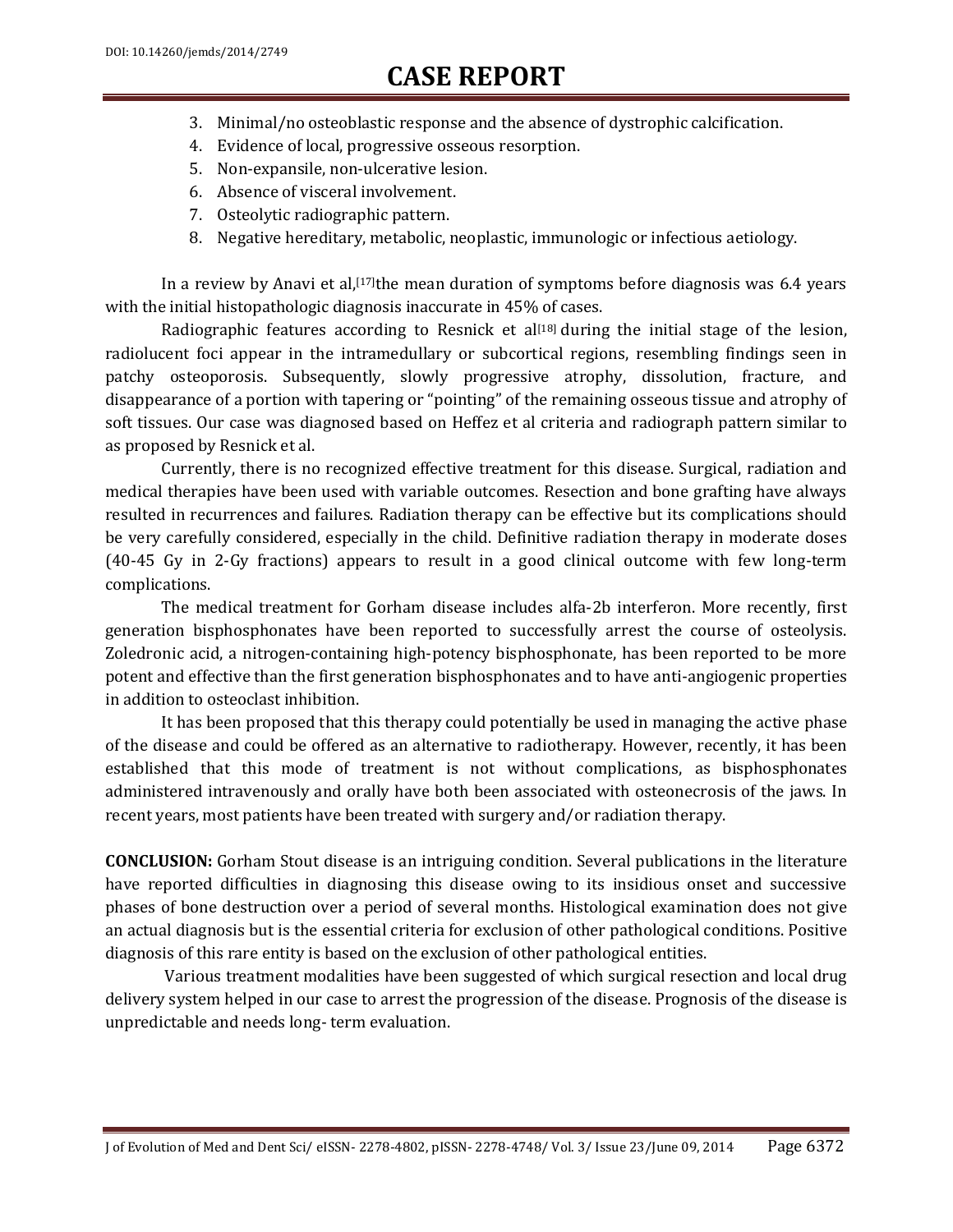#### **REFERENCES:**

- 1. Jackson JBS (1838) A boneless arm. Boston Med Surg J 18:368-369.
- 2. Jackson JBS (1872) Absorption of humerus after fracture. Boston Med Surg J 10:245-247.
- 3. Romer O (1924) Die pathologic der Zahne, in von Henke F, Lubarsch O (eds): Handbuch der 499.
- 4. Dunbar SF, Rosenberg A, Mankin H (1993) Gorham's massive osteolysis: The role of radiation therapy and a review of the literature. Int J Radiat Oncol Bio Phys 26: 491,
- 5. Vinee P, Tanyu MO, Hauenstein KH (1994) CT and MRI of Gorham syndrome. J Comput Assist Tomogr 18:985
- 6. Johnson PM, McClure JG (1958): Observations on massive osteolysis. A review of the literature and report of a case. Radiology 71: 28.
- 7. Gutierrez RM, Spjut HJ (1972) Skeletalangiomatosis: Report of three cases and review of the literature. Clin Orthop Relat Res 82.
- 8. Halliday DR, Dahlin DC, Pugh DG (1964) Massive osteolysis and angiomatosis. Radiology 82: 637.
- 9. Kery L, Wouters HW (1970) Massive osteolysis Report of two cases. J Bone Joint Surg Br. 52; 452. 10. Hardegger F, Simpson LA, Segmueller G (1985). The syndrome of idiopathic osteolysis: classification, review and case report. J Bone Joint Surg [Br]; 67-B: 89-93.
- 10. Torg JS, Steel HH (1969) Sequential roentgenographic changes occurring in massive osteolysis J Bone Joint Surg Am 51: 1649
- 11. Walker RD, Kowall MH (1973) Essential osteolysis with nephropathy. J Can Assoc Radio l; 24: 98-103.
- 12. Knoch H-G(1963)Die Gorhamsche Krankheitausklinischer Sicht. Zentralbl Chir; 18:674-83.
- 13. Thompson JS, Schurman DJ. (1933) Massive osteolysis: case report and review of the literature. Clin Orthop; 103: 206-11. Disappearing bone disease: A clinical and histological study. J Bone Joint Surg Am 59:57.
- 14. Young JW, Galbraith M, Cunningham J(1983). Progressive vertebral collapse in diffuse angiomatosis. Metab Bone Dis Relat Res; 5: 53-60.
- 15. Heffez L, Doku HC, Carter BL (1983): Perspectives on massive osteolysis. Report of a case and review of the literature. Oral Surg Oral Med Oral Pathol 55:331 Vélez A, Herrera M, Del Rio E(1993) Gorham's syndrome. Int J Dermatol 32:884.
- 16. Anavi Y, Sabes WR, Mintz S (1989) Gorham's disease affecting the maxillofacial skeleton. Head Neck 11:550.
- 17. Resnick D: Osteolysis and chondrolysis, in Resnick D (2002): Diagnosis of Bone and Joint Disorders (ed 4). Philadelphia, PA, Saunder, pp 4920-4944.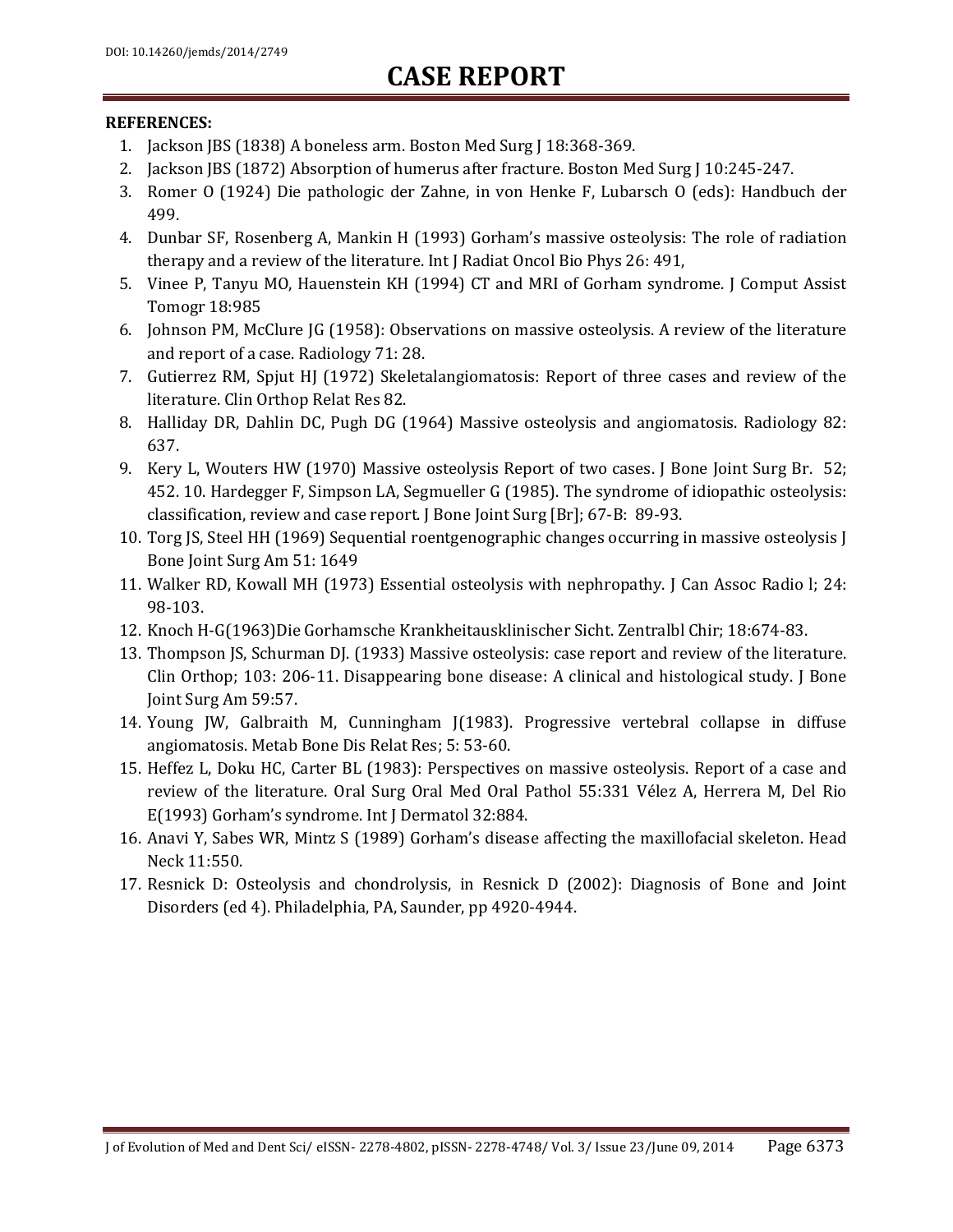Figure 1: Initial Presentation of the patient.



Figure 2: OPG taken revealed an extensive ill-defined osteolytic lesion of body of mandible extending from 37 regions involving angle and extending up the ascending ramus of mandible.



**Figure 2**

Figure 3: CT showing extent of osteolytic lesion.



Figure 4: Shows extended Submandibular lesion incision

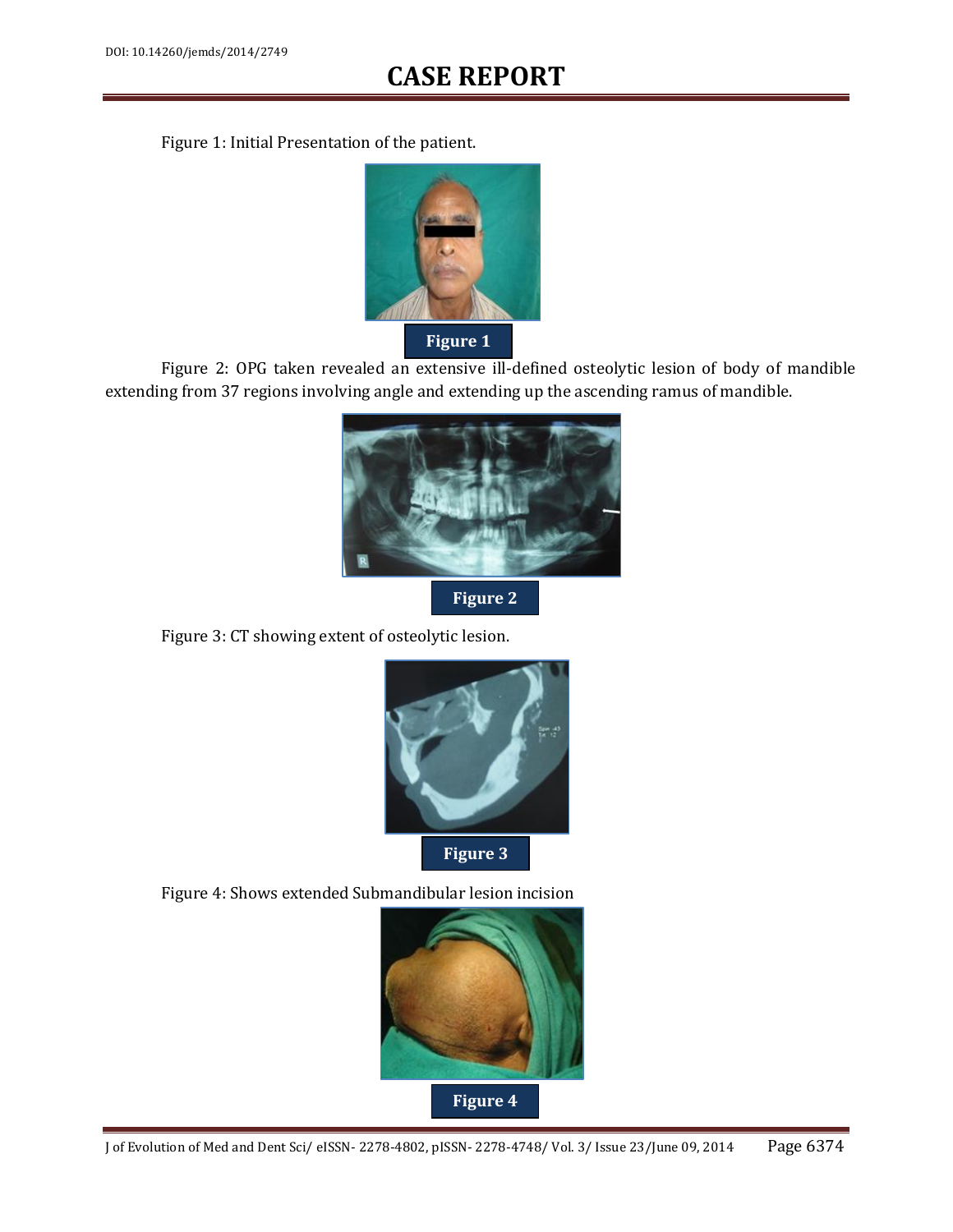Figure 5: Note the osteolytic fluid draining from the mandible



Figure 6: Shows missing part of mandible from the body to the condylar region



Figure 7: Section shows fibrous connective tissue with numerous thin walled vascular spaces, minimal chronic inflammatory infiltrate. No cellular atypia seen (H & E 10X)



Figure 8: Shows the osteolyic lesion extending to left condylar region.

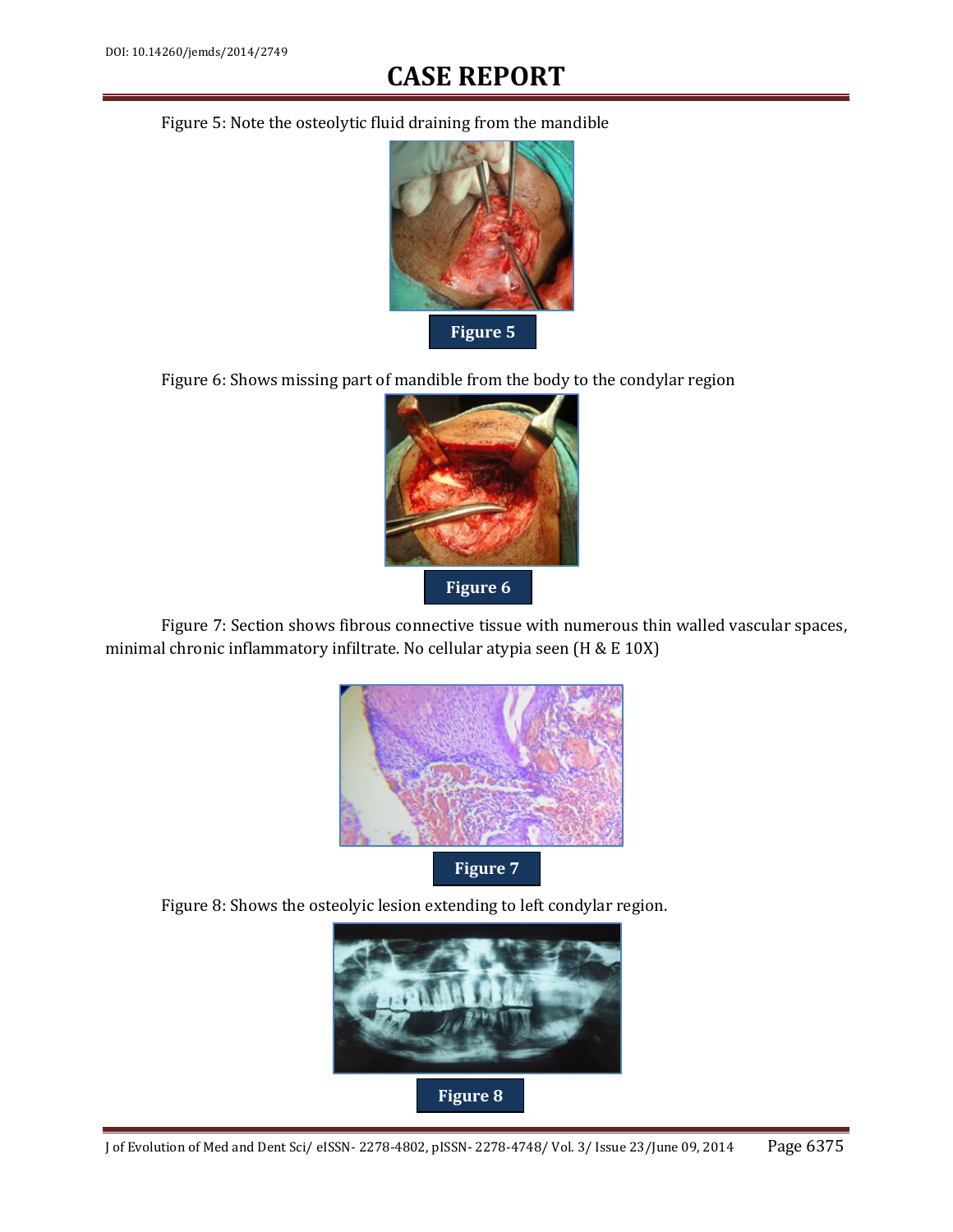Figure 9: Shows combined Submandibular and Hinds approach.



Figure 10: shows resected part of mandible after thorough curettage.



**Figure 10**

Figure 11: Metronidazole local drug delivery system in place.



Figure 12: Histopathological examination of resected mandible which revealed an angiomatous lesion with no cellular atypia.